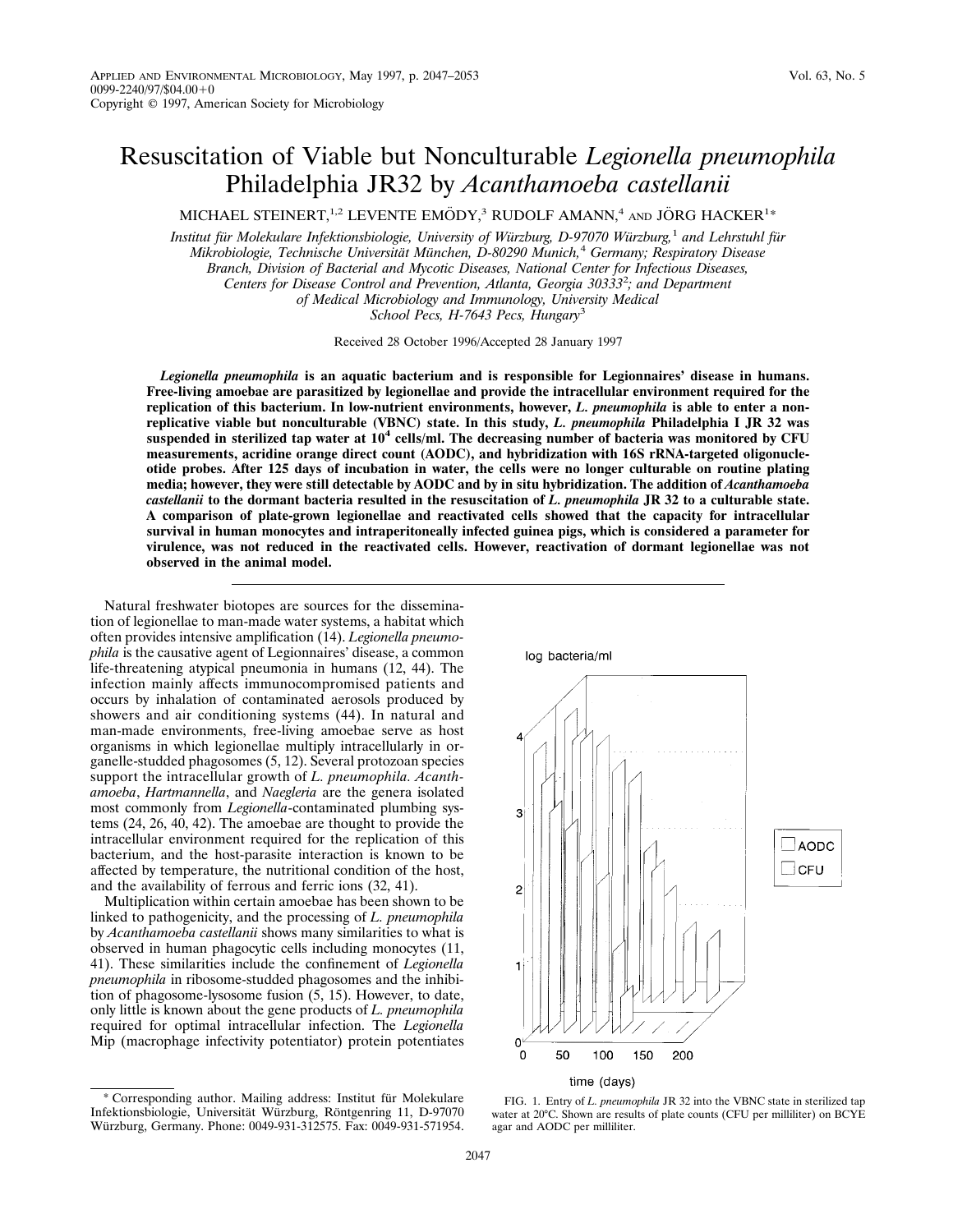

FIG. 2. 16S rRNA specific in situ hybridization of *L. pneumophila* with the FLUOS-labelled probe LEG705. Epifluorescence micrographs show freshly inoculated tap water microcosms (A) and *L. pneumophila* in the VBNC state after 180 days (B). The samples were concentrated by centrifugation as described in the text.

the survival of the bacteria in amoebae and monocytes in the early stage of infection (7–9, 46). Whether the *icm* (intracellular multiplication) and the *dot* (defect in organelle trafficking) loci are essential for intracellular replication in amoebae, as they are in human macrophages, remains to be determined (3, 4, 6).

Although amoebae are the key factors in the *Legionella* amplification process, this pathogen is able to survive as a free organism for long periods. Its persistence has been attributed to survival within biofilms. Detection of legionellae for extended periods is also possible in a low-nutrient environment under appropriate conditions (e.g., low temperature) (17, 21, 36). Several authors have reported that *L. pneumophila* cells are able to enter a viable but nonculturable (VBNC) state, which may account for the fact that *L. pneumophila* often cannot be cultured from cooling towers suspected to be the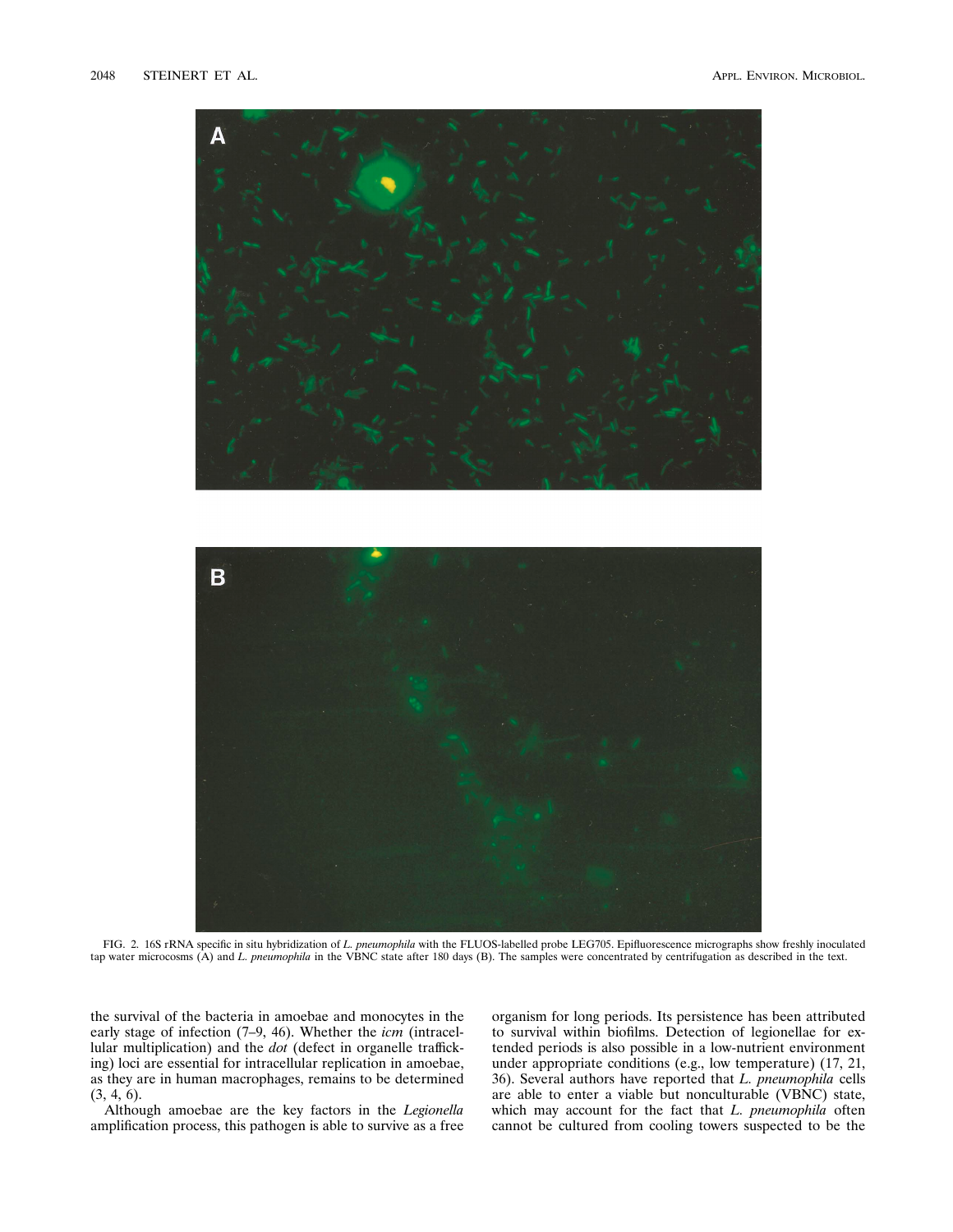source of infecting bacteria (10, 17, 31). Since earlier epidemiological investigations reported an improved detection of legionellae following incubation with amoebae (40), the present study focused on the resuscitation of VBNC cells of *L. pneumophila* in the natural host *A. castellanii*. The data provided here demonstrate that VBNC cells regain pathogenic potential with reactivation in amoebae and are therefore relevant in the risk assessments of implicated reservoirs.

#### **MATERIALS AND METHODS**

**Inoculation of microcosms and determination of culturability.** *L. pneumophila* Philadelphia I JR 32 (23, 45, 46) was grown on buffered charcoal yeast extract agar (BCYE agar; Mast Diagnostica, Rheinfeld, Germany). The plates were incubated at 37°C under a 5% CO<sub>2</sub> atmosphere for 3 days. The *L. pneumophila* cells were harvested with sterile tap water and adjusted to a concentration of 10<sup>8</sup> cells/ml by measuring the optical density at 600 nm with a Unicam 8625 spectrophotometer until it reached 0.1. The bacterial cells were then resuspended in 500 ml of autoclaved, filter-sterilized tap water to an initial cell concentration of 104 CFU/ml. Microcosms were incubated at room temperature (20°C) in the dark without shaking. They were sampled after various periods in duplicate for culturability on BCYE agar. When the concentration reached 50 CFU/ml, 1-ml inocula of the microcosm sample (in duplicate) were used for plating until no colonies were found on BCYE agar. Nonculturability was confirmed by filtering 20 ml of the microcosm sample and placing the polycarbonate filters (pore size,  $0.2 \mu m$ ) onto BCYE plates.

**Viability assays and enumeration of** *L. pneumophila.* The viability of the nonculturable legionellae was tested by in vivo resuscitation in *A. castellanii*. The presence of VBNC cells was determined by 16S rRNA-targeted oligonucleotide hybridization as well as by acridine orange direct counts (AODC). Samples for AODC were filtered onto Nuclepore 0.2-um-pore-size membranes, stained with 0.01% acridine orange for 2 min, and then washed twice with filtered distilled water as described previously (13, 33). The cells were then counted by epifluorescence microscopy.

**In vivo resuscitation of** *L. pneumophila* **by** *A. castellanii. A. castellanii* ATCC 30234 was obtained from the American Type Culture Collection. Axenic cultures of acanthamoebae were prepared in 10 ml of PYG 712 medium (American Type Culture Collection) (2% proteose peptone, 0.1% yeast extract, 0.1 M glucose, 4 mM MgSO<sub>4</sub>,  $0.4$  M CaCl<sub>2</sub>,  $0.1\%$  sodium citrate dihydrate,  $0.05$  mM Fe  $(NH_4)_2(SO_4)_2$   $6H_2O$ , 2.5 mM NaH<sub>2</sub>PO<sub>3</sub>, 2.5 mM K<sub>2</sub>HPO<sub>3</sub>) at room temperature. The amoebae were subcultured at intervals of 10 days. For resuscitation of *L. pneumophila*, axenic cultures of *A. castellanii* were adjusted to a titer of 10<sup>5</sup> cells per ml. Then 1 ml of culture was pipetted into 24-well infection plates (Nunclon, Wiesbaden, Germany). Following overnight incubation, the medium was replaced with "*Acanthamoeba* buffer" (i.e., PYG 712 medium without proteose peptone, glucose, and yeast extract). In case culturable *Legionella* cells were not detectable in the microcosms, the *Acanthamoeba* buffer was replaced by a 1-ml aliquot from the microcosm. Following this inoculation, the infection plates were centrifuged for 3 min at 1,200 rpm (Sorvall RT 6000 centrifuge) and incubated at 37°C. After 0, 3, 24, 48, and 72 h, the protozoa were removed from the bottom of the wells by vigorous agitation. The number of CFU of culturable legionellae was determined by the spread plate technique on BCYE agar plates.

**rRNA-targeted oligonucleotide probes.** Probe LEG705 has been described by Manz et al. (22). This probe is complementary to positions 705 to 722 of the 16S<br>rRNA of *L. pneumophila*. The sequence 5'-CTG GTG TTC CTT CCG ATC-3' was synthesized with a C6-TFA amino-linker [6-trifluoroacetylaminohexyl-(2 cyanoethyl)-(*N*,*N*-diisopropyl)phosphoramidite] at the 5'-end (MWG Biotech, Ebersberg, Germany). Labeling with FLUOS (Boehringer, Mannheim, Germany) was performed as described previously (1).

**In situ hybridization with** *L. pneumophila* **and with** *L. pneumophila* **within** *A. castellanii.* For in situ hybridization with *L. pneumophila*, 50-ml (freshly inoculated microcosm) and 200-ml (microcosm with VBNC cells) aliquots of the microcosms were concentrated by centrifugation  $(5,000 \times g$  for 25 min) and resuspended in 100  $\mu$ l of the supernatant. The collected cells were transferred to sterile glass slides and air dried. The in situ hybridization of *L. pneumophila* within fixed cells of *A. castellanii* was performed with amoebae from the in vivo resuscitation assay (see above). The infected amoeba cells were chilled on ice, transferred to sterile glass slides, and air dried. For the in situ hybridization, the air-dried preparations were overlaid with a 4% (wt/vol) paraformaldehyde solution for 3 h, washed twice with phosphate-buffered saline, and then dehydrated in 50, 80, and 96% (vol/vol) ethanol (3 min each). A 20- $\mu$ l aliquot of hybridization buffer (20% [vol/vol] formamide, 0.9 M NaCl, 0.01% sodium dodecyl sulfate, 20 mM Tris HCl [pH 7.6]) containing 50 ng of the labelled probe was spotted onto the cells, which were then incubated for 1.5 h at 46°C in a moisture chamber. The glass slides were quickly transferred to washing jars containing washing buffer at pH 7.2 (20 mM Tris HCl, 180 mM NaCl, 0.01% sodium dodecyl sulfate), and incubated for 15 min at 46°C. Finally, the slides were washed with distilled water, air dried, and mounted with Citifluor. The probe-conferred fluorescence was detected with a Zeiss Axioplan microscope (22).



FIG. 3. Resuscitation of VBNC cells of *L. pneumophila* JR 32 by coincubation with *A. castellanii*. Samples (1 ml) of a 180-day-old tap water microcosm with *L. pneumophila* JR 32 cells that had not been culturable for 55 days were used to infect  $10<sup>5</sup>$  amoeba cells/ml. After various incubation periods, the formation of CFU was determined in triplicate.

**Isolation of** *L. pneumophila* **and infection of human blood monocytes.** Blood mononuclear cells were isolated from the blood of adult donors who had never been diagnosed with Legionnaires' disease. Furthermore, the donor serum had an anti-*L. pneumophila* titer below 1:64 as determined by the indirect fluorescent-antibody assay. The blood mononuclear cell fraction was obtained by centrifugation over a polysucrose sodium diatrizoate gradient (Histopaque 1119 and 1077) as specified by the manufacturer (Sigma, Deisenhofen, Germany). Human monocytes were grown at 37°C in RPMI 1640 medium (Gibco BRL, Eggenstein, Germany) supplemented with 20% inactivated fetal calf serum, 1 mM sodium pyruvate, 2 mM L-glutamine, and 1% minimal essential medium plus nonessential amino acids (Gibco BRL). Mononuclear cells were allowed to adhere and to mature for 4 days before they were infected with *L. pneumophila*. The infection was carried out as described previously (45). Briefly,  $5 \times 10^5$  monocytes per ml were infected with 10<sup>6</sup> legionellae, resulting in a multiplicity of infection of 2.<br>Following 2 h of incubation at 37°C, the supernatant was removed and substituted with 1 ml of medium containing 80  $\mu$ g of gentamicin to kill the remaining extracellular bacteria. Following a 1-h treatment, the medium was replaced by antibiotic-free medium. This was defined as the zero hour value. Following another 3, 24, and 48 h of incubation, CFU were determined by the spread plate technique on BCYE agar plates. As a control in the determination of intracellular multiplication, the avirulent derivative of *L. pneumophila* Philadelphia I XXXV was used (46).

**Intraperitoneal infection of guinea pigs with** *L. pneumophila.* Hartley guinea pigs weighing approximately 300 to 350 g were used for the infection studies. *L. pneumophila* JR 32 cells which had been cultured exclusively on BCYE agar, as well as *L. pneumophila* JR 32 cells which had been reactivated by coincubation with *A. castellanii* and *L. pneumophila* JR 32 VBNC cells, were adjusted to a final concentration of  $10^5$  cells/ml. Then 2-ml samples were injected into the peritoneal cavity of the guinea pigs. The body temperature of the guinea pigs was recorded daily with a thermometer introduced into the colon. All the animals were sacrificed by the day 6 postinfection. Homogenized lung suspensions were plated in a series of dilutions on BCYE agar to determine the CFU.

#### **RESULTS**

**Entry into the VBNC state.** Plate counts (BCYE agar) of *L. pneumophila* from tap water microcosms decreased from  $10^4$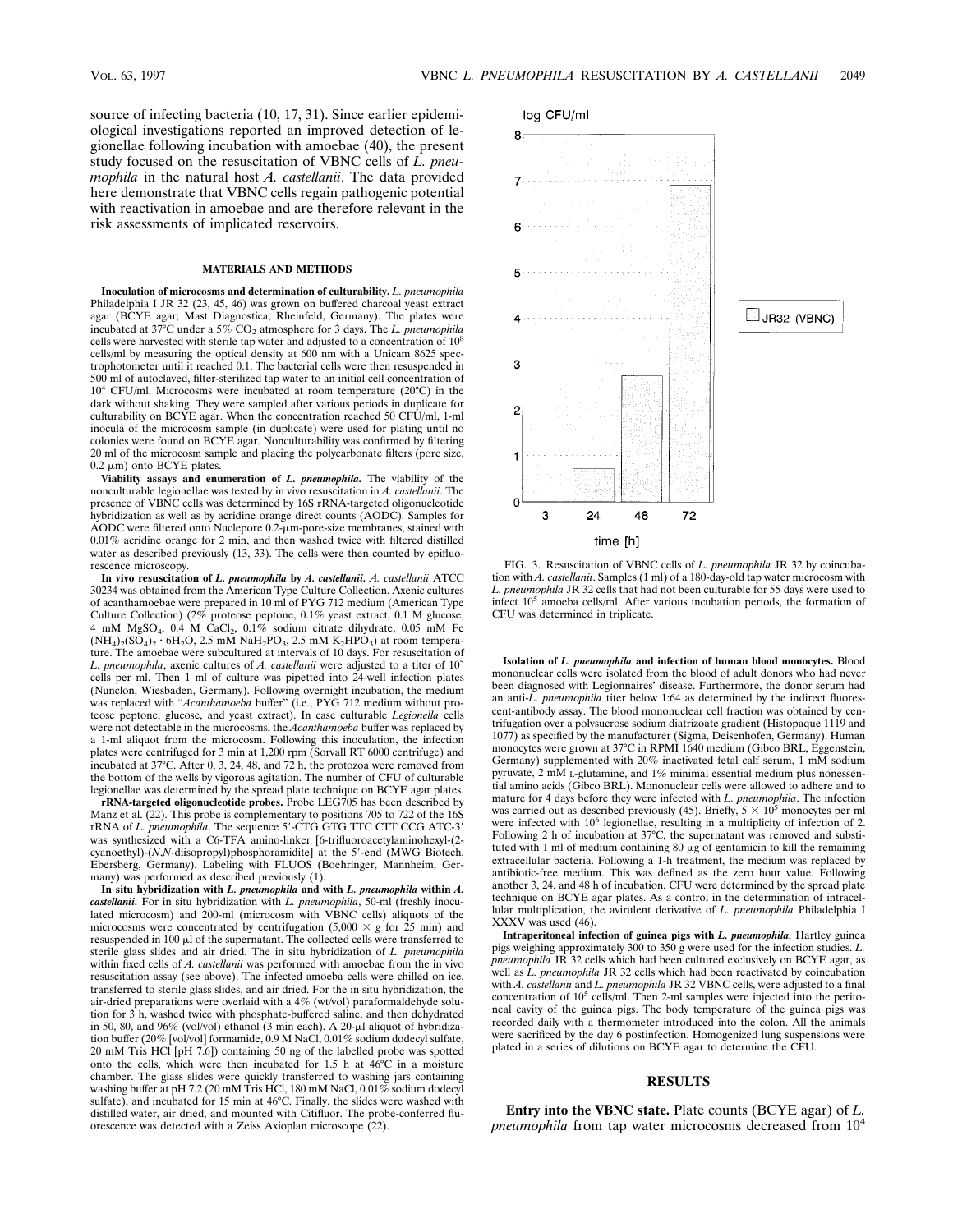

FIG. 4. In situ hybridization of infected *A. castellanii* cells with the FLUOS-labelled probe LEG705. Phase-contrast (left) and epifluorescence (right) micrographs of identical microscopic fields are shown. Cells of *L. pneumophila* reside within vacuoles of *A. castellanii.*

cells/ml to levels below detection after 125 days whereas the AODC showed a much smaller decline (Fig. 1). Even after 55 days of nonculturability, a significant *L. pneumophila* population remained. The viability of *L. pneumophila* after this prolonged time of dormancy is indicated by the 16S rRNA probing, since probe-conferred fluorescence after 180 days was seen at detectable levels (Fig. 2). In agreement with the studies of Hussong et al. (17), the application of the direct viable count with yeast extract enrichment and nalidixic acid treatment to prevent cell division was unsuccessful. However, the results of the acridine orange stain, the successful hybridization with the rRNA-targeted oligonucleotide probe, and the resuscitation studies with *A. castellanii* demonstrated the presence of viable bacteria.

**Resuscitation studies.** To examine whether nonculturable cells of *L. pneumophila* are able to regain the culturable state, VBNC cells were coincubated with axenic cultures of *A. castellanii* at 37 $\degree$ C. *A. castellanii* at titers of  $10\degree$  cells/well were inoculated with 1-ml samples of the 180-day-old tap water microcosm. To improve the contact between host and parasite, the infection plates were centrifuged. After 0, 24, 48 and 72 h of coincubation, the protozoa were resuspended vigorously, and CFU of *L. pneumophila* per milliliter were determined on BCYE agar plates. As shown in Fig. 3, culturable cells were detected after 1 day of coincubation. Multiplication of *L. pneumophila* occurred since the number of bacteria after 3 days of

coincubation with amoebae was larger ( $8 \times 10^6$  cells/ml) than in the freshly inoculated microcosm  $(10^4 \text{ cells/ml})$ . Oligonucleotide probe hybridization with infected amoebal cells from the resuscitation assay clearly visualized dense clusters of intracellular legionellae, thereby proving that multiplication had occurred (Fig. 4). The bright probe-conferred fluorescence due to a large number of rRNA molecules (constituent of ribosomes) also indicates the high metabolic activity of *L. pneumophila* in the amoeba vacuole.

**Intracellular multiplication of** *L. pneumophila* **in human monocytes.** The virulence of reactivated *L. pneumophila* cells was evaluated by determining the rate of intracellular multiplication in human monocytes relative to log-phase grown legionellae of the same strain. The blood mononuclear cells used in this assay were isolated from blood of adult donors, who were not known to have ever contracted Legionnaires' disease. The results of the infection assay are shown in Fig. 5. The infectivity of both strains was not significantly different, and approximately  $10<sup>5</sup>$  CFU/ml were obtained after 1 day. As the bacteria were unable to grow in RPMI medium, their increasing number was due to intracellular replication. In contrast, intracellular multiplication was not observed with the avirulent Philadelphia I variant (XXXV), obtained by passage over Mueller-Hinton agar (41). These data suggest that crucial parameters of virulence of *L. pneumophila* are maintained after resuscitation in *A. castellanii.*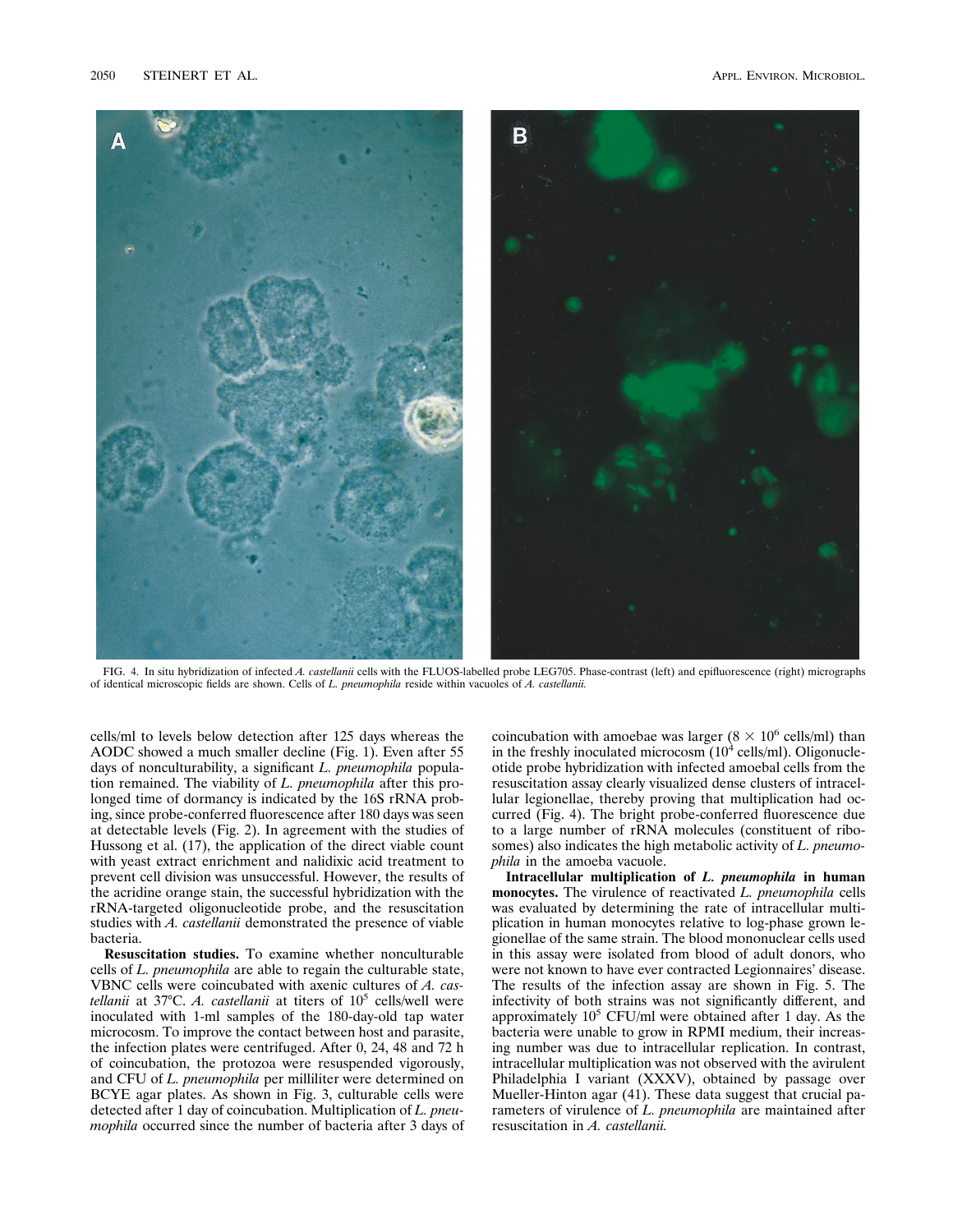

FIG. 5. Intracellular multiplication of *L. pneumophila* JR 32 in human blood monocytes. The monocytes were infected with *L. pneumophila*, resulting in a multiplicity of infection of 10. After various incubation periods, the formation of CFU was determined in duplicate for three independent experiments. The standard derivation was below 0.5 log unit. Shown is *L. pneumophila* JR 32 grown to log phase and *Acanthamoeba*-reactivated formerly VBNC cells of the same strain. *L. pneumophila* XXXV is derived from the Philadelphia I strain and serves as an avirulent control.

**Intraperitoneal infection of guinea pigs with** *L. pneumophila. L. pneumophila* JR 32 which had been cultured exclusively on BCYE agar, *L. pneumophila* reactivated by *A. castellanii*, and dormant VBNC cells were inoculated intraperitoneally into three guinea pigs each. Virulence was defined when the animals died or when they showed a temperature of 1.5°C above the established norm for three consecutive days. All animals infected either with the original or reactivated strain showed symptoms of disease and developed a body temperature above 40°C after infection (Table 1). In these cases, *L. pneumophila* JR 32 was reisolated from homogenized lung suspensions. In contrast, no significant febrile symptoms were detected in guinea pigs which had been inoculated with VBNC cells. Furthermore, no growth was obtained by plating lung suspensions of guinea pigs infected with VBNC cells in these concentrations.

### **DISCUSSION**

The aquatic habitats of *L. pneumophila* are characterized by discontinuity in nutrient concentrations. Especially in tap water, where the nutrient content is low, suboptimal growth conditions seem to be the norm. One strategy of the fastidious pathogen *L. pneumophila* is to obtain growth-supporting conditions by parasitizing amoebae (2, 9, 24, 26, 41, 42). This intracellular residence also provides a reservoir for legionellae when environmental conditions become unfavorable (20). Particularly inside *Acanthamoeba* cysts, intracellular legionellae may be transported to more favorable environments, since this vehicle provides a means to survive disinfection procedures and drying (19). However, *L. pneumophila* is also able to survive without host organisms for extended periods. In addition to its ability to survive within biofilms and its general high resistance to environmental stress, the pathogen is able to enter a VBNC state (17, 31). Similar to the situation for other nonsporulating gram-negative bacteria, this state may promote survival under adverse environmental conditions (30). The loss of culturability of *L. pneumophila* is known to be induced under low-nutrient conditions and appears to be accelerated at higher temperatures (37 versus  $4^{\circ}C$ ) (17).

In this study, we compared the decline of culturability as measured by plating viable *L. pneumophila* JR 32 cells in a sterilized tap water microcosm. After 125 days in the tap water microcosm, no bacteria were found when tested for by their ability to grow on BCYE agar. However, a significant *Legionella* population could be observed by the AODC technique. In addition, rRNA-specific in situ hybridization with the fluorescently labelled probe LEG705 demonstrated the presence of *Legionella* cells. The value of this technique for detecting nonculturable legionellae has been demonstrated recently (22).

The reentry into the culturable state appears to be unique for each organism and is influenced by a multitude of physical and chemical parameters (34). Evidence for the resuscitation of VBNC *L. pneumophila* cells following inoculations of embryonated eggs has been presented. Microcosm samples caused a far greater chicken embryo mortality than could be accounted for by the number of culturable cells. Moreover, *L. pneumo-*

TABLE 1. Intraperitoneal infection of guinea pigs with *L. pneumophila* JR 32

| Legionella<br>strain      | No. of dead<br>guinea pigs/no.<br>infected <sup>a</sup> | Mean temp<br>elevation<br>$({}^{\circ}C)^b \pm SD$ | Mean recultivation<br>from lung<br>$(CFU/organ)^c \pm SD$ |
|---------------------------|---------------------------------------------------------|----------------------------------------------------|-----------------------------------------------------------|
| JR 32                     | 1/3                                                     | $2.06 \pm 0.21$                                    | $1.4 \times 10^4 \pm 2.3 \times 10^3$                     |
| JR 32 reactivated         | 0/3                                                     | $2.1 \pm 0.61$                                     | $4.0 \times 10^4 \pm 8.4 \times 10^3$                     |
| JR 32 VBNC                | 0/3                                                     | $0.56 \pm 0.15$                                    | $\theta$                                                  |
| JR 32 in H <sub>2</sub> O | 0/3                                                     | $0.86 \pm 0.2$                                     | $_{0}$                                                    |
|                           |                                                         |                                                    |                                                           |

*a* Guinea pigs were infected intraperitoneally with  $2 \times 10^5$  *Legionella* cells. *b* Temperatures were taken with a thermometer introduced into the colon. The

reference temperature is the mean of the temperatures taken on three consecutive days before infection. The values shown are the peak difference above or below the reference temperature on the first 3 days after infection. Values given<br>represent the mean determined in three animals.

 $r$ CFU/organ was determined by plating several dilutions on BCYE agar. Values given represent the means of three organ homogenates.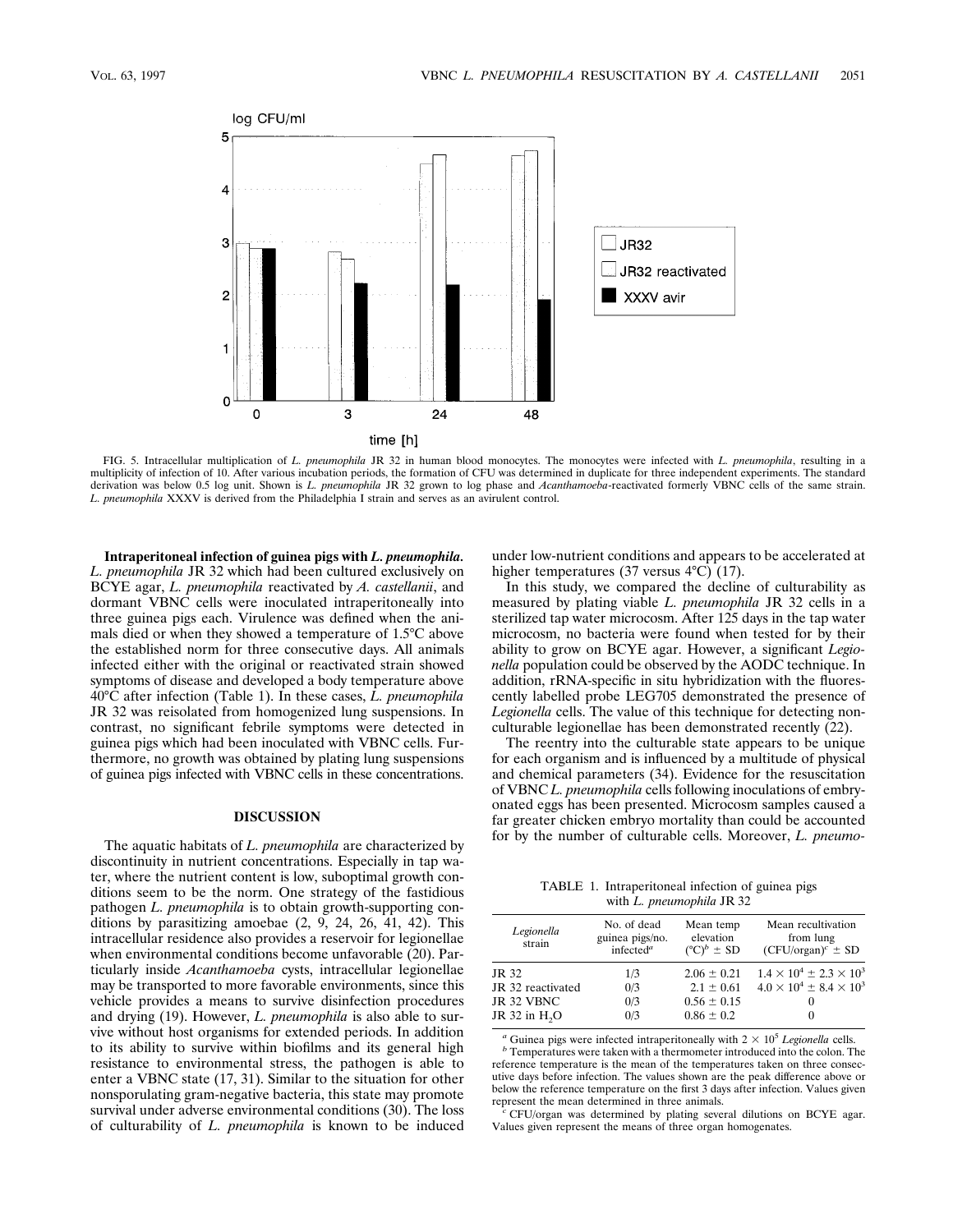*phila* was recoverable from yolk sac tissue of lethally infected embryos by culture (17). However, to our knowledge, other procedures to reactivate VBNC legionellae have failed. In contrast to *Vibrio vulnificus*, which was reported to be resuscitated by heat shock, this stimulus had a detrimental effect on the culturability of legionellae (27, 29, 43). The results provided in the present study suggest that resuscitation from the VBNC state can also occur in the natural host *A. castellanii*. To minimize the possibility that the growth of a few residual culturable cells accounts for the resuscitation of *Legionella*, the amoebae were infected only after 55 days of nonculturability. In situ hybridization of infected *Acanthamoeba* demonstrated dense clusters of intracellular *L. pneumophila* cells by bright fluorescence. Thus, previously nonculturable *Legionella* cells were taken up by the host, multiplied intracellularly, and became culturable on BCYE agar. Apparently, the intracellular residence within the host organism effectively triggered resuscitation. The influence of intra-amoebic conditions on the surface properties of *L. pneumophila* has been described previously (2).

Maintenance of virulence by nonculturable pathogens varies in different species and is influenced by the conditions applied. Nonculturable cells of *Campylobacter jejuni* and *Vibrio vulnificus* retain infectivity for mice (30, 37). The virulence of *Aeromonas salmonicida* in the VBNC state is controversial (25, 28). VBNC cells of *Shigella dysenteriae* were found to maintain active Shiga toxin and the capability of adhering to Henle 407 cells. However, the ability to invade these eucaryotic cells was lost (35). In the course of human infection, *L. pneumophila* is phagocytosed by monocytes and macrophages, and it has been demonstrated that the host-directed uptake occurs with heatkilled, glutaraldehyde-killed, formalin-killed, and avirulent *L. pneumophila* cells (15, 16). Thus metabolic activities, which are reduced in dormant bacteria, do not seem to be required for invasion.

Although there is a correlation of *Legionella* infection of amoebae, human cell lines, and animal models (41, 45, 46), our studies suggest that the VBNC cells of *Legionella* cannot be resuscitated in the guinea pig. This might be attributed to the low infection dose that was used in our experiments or to the action of the immune system in the animal model. Since the infection of guinea pigs as a result of intraperitoneal inoculation shows pathological discrepancies with human disease (18), it cannot be excluded that VBNC forms are virulent for humans. Although this is highly speculative, VBNC forms of legionellae might cause a mild, self-limiting disease called Pontiac fever. However, for reactivated, formerly nonculturable legionellae, the infection studies in human monocytes and in the guinea pig model provided clear evidence that these cells are fully virulent. Since VBNC legionellae probably represent a large portion of the population in natural and man-made environments, the VBNC state may constitute an unrecognized reservoir for disease. In addition to the presence of fastergrowing bacteria, the VBNC state could account for the failure to culture the pathogen from suspected sources. Experimental evidence of this and previous studies shows that the incubation of water samples with amoebae (38–40) and the application of rRNA-targeted oligonucleotide probing provide important tools in risk assessment and in monitoring of disinfection procedures.

## **ACKNOWLEDGMENTS**

We thank H. Shuman (New York, N.Y.) for kindly providing the *L. pneumophila* JR 32 and I. Mühldorfer for helpful discussions and critical reading of the manuscript.

This work was supported by grants from the BMBF (O1KI 9210),

the Bavarian Ministry for Environmental Protection, the Max Buchner-Forschungsstiftung (MBFSt 1639), and the Hungarian government and by grant OTKA 016193.

#### **REFERENCES**

- 1. **Amann, R. I., L. Krumholz, and D. A. Stahl.** 1990. Fluorescent oligonucleotide probing of whole cells for determinative, phylogenetic and environ-mental studies in microbiology. J. Bacteriol. **172:**762–770.
- 2. **Barker, J., P. A. Lambert, and M. R. W. Brown.** 1993. Influence of intraamoebic and other growth conditions on the surface properties of *Legionella pneumophila*. Infect. Immun. **61:**3503–3510.
- 3. **Berger, K. H., and R. R. Isberg.** 1993. Two distinct defects in intracellular growth complemented by a single genetic locus in *Legionella pneumophila*. Mol. Microbiol. **7:**7–19.
- 4. **Berger, K. H., J. J. Merriam, and R. R. Isberg.** 1994. Altered intracellular targeting properties associated with mutations in the *Legionella pneumophila dot*A gene. Mol. Microbiol. **14:**809–822.
- 5. **Bozue, J. A., and W. Johnson.** 1996. Interaction of *Legionella pneumophila* with *Acanthamoeba castellanii*: uptake by coiling phagocytosis and inhibition of phagosome-lysosome fusion. Infect. Immun. **64:**668–673.
- 6. **Brand, B. C., A. B. Sadosky, and H. A. Shuman.** 1994. The *Legionella pneumophila* icm locus: a set of genes required for intracellular multiplication in human macrophages. Mol. Microbiol. **14:**797–808.
- 7. **Cianciotto, N. P., B. I. Eisenstein, C. H. Mody, G. B. Toews, and N. C. Engleberg.** 1989. A *Legionella pneumophila* gene encoding a species-specific surface protein potentiates initiation of intracellular infection. Infect. Immun. **57:**1255–1262.
- 8. **Cianciotto, N. P., B. I. Eisenstein, C. H. Mody, G. B. Toews, and N. C. Engleberg.** 1990. A mutation in the mip-gene results in an attenuation of *Legionella pneumophila* virulence. J. Infect. Dis. **162:**121–126.
- 9. **Cianciotto, N. P., and B. S. Fields.** 1992. *Legionella pneumophila* mip gene potentiates intracellular infection of protozoa and human macrophages. Proc. Natl. Acad. Sci. USA **89:**5188–5191.
- 10. **England, A. C., D. W. Fraser, G. F. Mallison, D. C. Mackel, P. Skaliy, and G. W. Gorman.** 1982. Failure to predict culture results from disinfectanttreated air conditioning cooling towers. Appl. Environ. Microbiol. **43:**240– 244.
- 11. **Fields, B. S.** 1996. The molecular ecology of legionellae. Trends Microbiol. **7:**286–290.
- 12. **Fraser, D. W.** 1984. Legionellosis: evidence of airborne transmission. Ann. N. Y. Acad. Sci. **353:**61–66.
- 13. **Hobbie, J. E., R. Daley, and S. Jasper.** 1977. Use of Nuclepore filters for counting bacteria by fluorescent microscopy. Appl. Environ. Microbiol. **33:** 1225–1228.
- 14. **Hoge, C. W., and R. F. Breiman.** 1991. Advances in the epidemiology and control of *Legionella* infections. Epidemiol. Rev. **13:**329–340.
- 15. **Horwitz, M. A.** 1983. The Legionnaires' disease bacterium (*Legionella pneumophila*) inhibits phagosome-lysosome fusion in human monocytes. J. Exp. Med. **158:**2108–2126.
- 16. **Horwitz, M. A.** 1987. Characterization of avirulent mutant *Legionella pneumophila* that survive but do not multiply within human monocytes. J. Exp. Med. **166:**1310–1328.
- 17. **Hussong, D., R. R. Colwell, M. O'Brien, E. Weiss, A. D. Pearson, R. M. Weiner, and W. D. Burge.** 1987. Viable *Legionella pneumophila* not culturable by culture on agar medium. Bio/Technology **5:**947–950.
- 18. **Katz, S. M., and J. P. Matus.** 1985. Animal models of legionellosis, p. 120–132. *In* S. M. Katz (ed.), Legionellosis, vol. II. CRC Press, Inc., Boca Raton, Fla.
- 19. **Kilvington, S., and J. Price.** 1990. Survival of *Legionella pneumophila* within cysts of *Acanthamoeba polyphaga* following chlorine exposure. J. Appl. Bacteriol. **68:**519–525.
- 20. **Kuchta, J. M., J. S. Navratil, M. E. Shepherd, R. M. Wadowsky, J. N. Dowling, S. J. States, and R. B. Yee.** 1993. Impact of chlorine and heat on the survival of *Hartmannella vermiformis* and subsequent growth of *Legionella pneumophila*. Appl. Environ. Microbiol. **59:**4096–4100.
- 21. **Lee, J. V., and A. A. West.** 1991. Survival and growth of *Legionella* species in the environment. J. Appl. Bacteriol. Symp. Suppl. **70:**121–129.
- 22. **Manz, W., R. Amann, R. Szewzyk, U. Szewzyk, T. A. Stenstro¨m, P. Hutzler, and K. H. Schleifer.** 1995. *In situ* identification of Legionellaceae using 16 rRNA-targeted oligonucleotide probes and confocal laser scanning microscopy. Microbiology **141:**29–39.
- 23. **Marra, A., and H. A. Shumann.** 1989. Isolation of a *Legionella pneumophila* restriction mutant with increased ability to act as recipient in heterospecific matings. J. Bacteriol. **171:**2238–2240.
- 24. **Moffat, J. F., and L. S. Tompkins.** 1992. A quatitative model of intracellular growth of *Legionella pneumophila* in *Acanthamoeba castellanii*. Infect. Immun. **60:**296–301.
- 25. **Morgan, J. A., W. G. Rhodes, and R. W. Pickup.** 1993. Survival of nonculturable *Aeromonas salmonicida* in lake water. Appl. Environ. Microbiol. **59:**874–880.
- 26. **Newsome, A. L., R. L. Baker, R. D. Miller, and R. R. Arnold.** 1985. Interac-